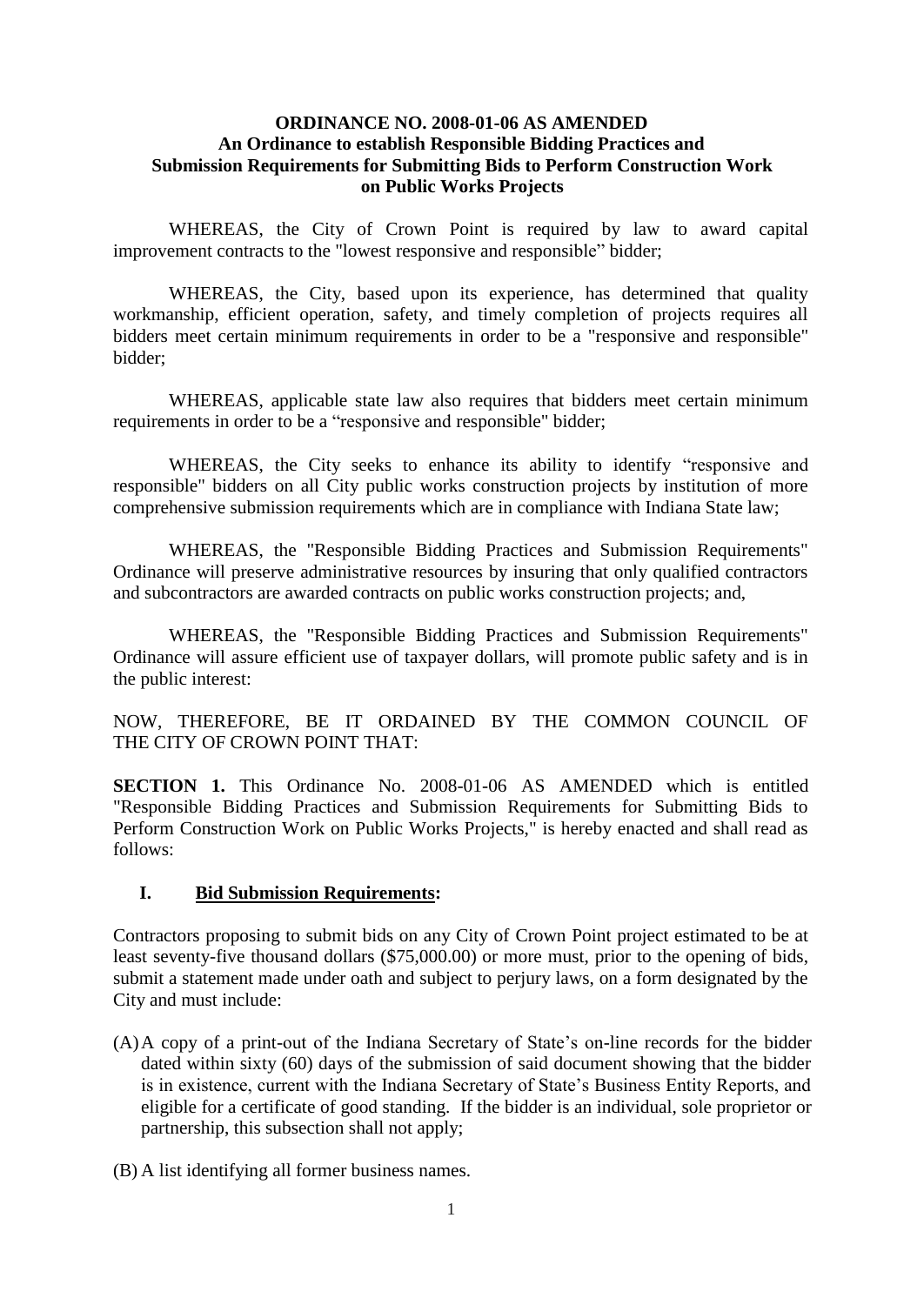- (C) Any determinations by a court or governmental agency for violations of federal, state, or local laws including, but not limited to violations of contracting or antitrust laws, tax or licensing laws, environmental laws, the Occupational Safety and Health Act (OSHA), or federal Davis-Bacon and related Acts;"
- (D)A statement on staffing capabilities, including labor sources;
- (E) Evidence of participation in apprenticeship and training programs, applicable to the work to be performed on the project, which are approved by and registered with the United States Department of Labor's Office of Apprenticeship, or its successor organization. The required evidence includes a copy of all applicable apprenticeship certificates or standards for these training programs.
- (F) A copy of a written plan for employee drug testing that: (i) covers all employees of the bidder who will perform work on the public work project; and (ii) meets, or exceeds, the requirements set forth IC 4-13-18-5 or IC 4-13-18-6;
- (G)The name and description of the management experience of each of the bidder's project managers and superintendents that bidder intends to assign to work on the project;
- (H)Proof of any professional or trade license required by law for any trade or specialty area in which bidder is seeking a contract award; and, disclosure of any suspension or revocation within the previous five years of any professional or trade license held by the company, or of any director, office or manager employed by the bidder;
- (I) Evidence that the contractor is utilizing a surety company which is on the United States Department of Treasury's Listing of Approved Sureties; and
- (J) A written statement of any federal, state or local tax liens or tax delinquencies owed to any federal, state or local taxing body in the last five years.

The City reserves the right to demand supplemental information, from the bidder, (additional) verification any of the information provided by the bidder and may also conduct random inquiries of the bidder's current and prior customers.

# **II. Post-Bid Submissions from Subcontractors**

All bidders shall provide a written list that discloses the name, address, and type of work for each first-tier subcontractor from whom the bidder has accepted a bid and/or intends to hire on any part of the public work project, including individuals performing work as independent contractors, within five (5) business days after the date the bids are due.

In addition, each such first-tier subcontractor shall be required to adhere to the requirements of Section I of this Ordinance as though it were bidding directly to the City, except that firsttier subcontractors shall submit the required information (including the name, address, and type of work for each of their first-tier subcontractors) to the successful bidder no later than five (5) business days after the subcontractor's first day of work on the public work project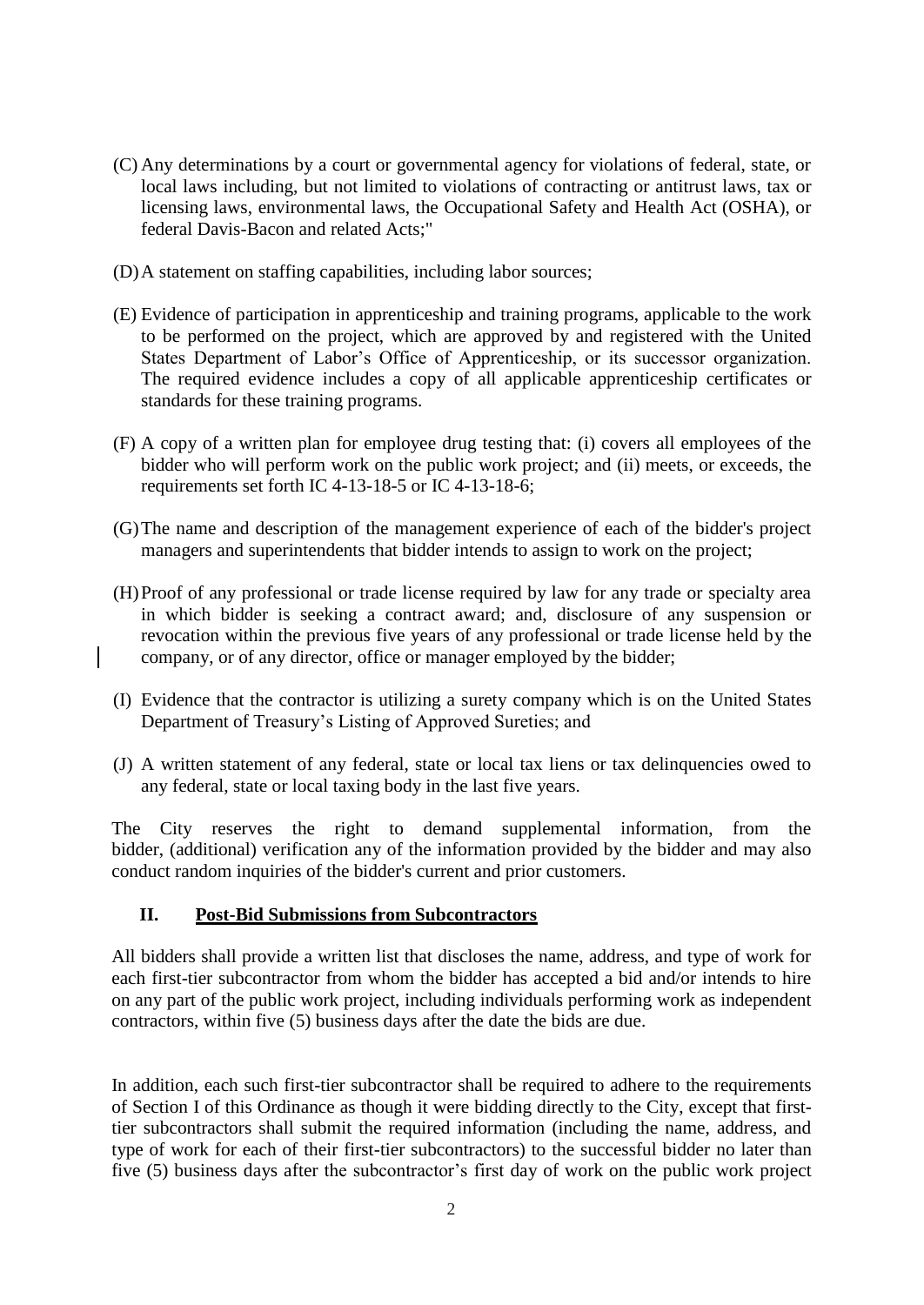and the bidder shall then forward said information to the City. Payment shall be withheld from any first-tier subcontractor who fails to timely submit said information until such information is submitted and approved by the City.

Upon request, the City may require any second and lower-tier subcontractors to provide the required information (including name, address, type of work on the project and the name of the higher-tier subcontractor). Payments shall be withheld from any second or lower-tiered contractor who fails to timely submit this information until this information is submitted and approved by the City. Additionally, the City may require the successful bidder and relevant subcontractor to remove the second or lower-tier subcontractor from the project and replace it with a responsive and responsible subcontractor.

Failure of a subcontractor to submit the required information shall not disqualify the successful bidder from performing work on the project and shall not constitute a contractual default and/or breach by the successful bidder. However, the City may withhold all payments otherwise due for work performed by a subcontractor, until the subcontractor submits the required information and the City approves such information. The City may also require that successful bidder to remove the subcontractor from the project and replace it with a responsive and responsible subcontractor.

The disclosure of a subcontractor ("Disclosed Subcontractor") by a bidder or a subcontractor shall not create any rights in the Disclosed Subcontractor. Thus, a bidder and/or subcontractor may substitute another subcontractor ("Substitute Subcontractor") for a Disclosed Subcontractor by giving the City written notice of the name, address, and type of work of the Substitute Subcontractor. The Substitute Subcontractor is subject to all of the obligations of a subcontractor under this Ordinance.

### **III. Validity of Pre-Qualification Classification**

Upon designation by the City that a contractor's or subcontractor's submission in anticipation of a bid is complete and timely, and upon any further consideration deemed necessary by the City, the contractor or subcontractor may be pre-qualified for future City public works projects. A contractor's classification as "qualified" shall exempt the contractor or subcontractor from the comprehensive submission requirements contained herein for a period of twelve (12) months. Thereafter, contractors or subcontractors who are pre-qualified must submit a complete application for continuation of "pre-qualified" standing, on a form provided by the City, (also referred to as the "short form") by December  $31<sup>st</sup>$  for the upcoming calendar year. Failure by any pre-qualified contractor or subcontractor to timely submit its complete application for continuation of "pre-qualified" standing shall result in automatic removal of the designation, effective January 1 of the upcoming year. However, the "removed" contractor or subcontractor shall still be permitted to bid on City public works projects.

Any material changes to the contractor's status, at any time, must be reported in writing within ten (10) days of its occurrence to the City. The pre-qualification designation is solely within the discretion of the City and the City specifically reserves the right to change or revoke the designation for a stated written reason(s).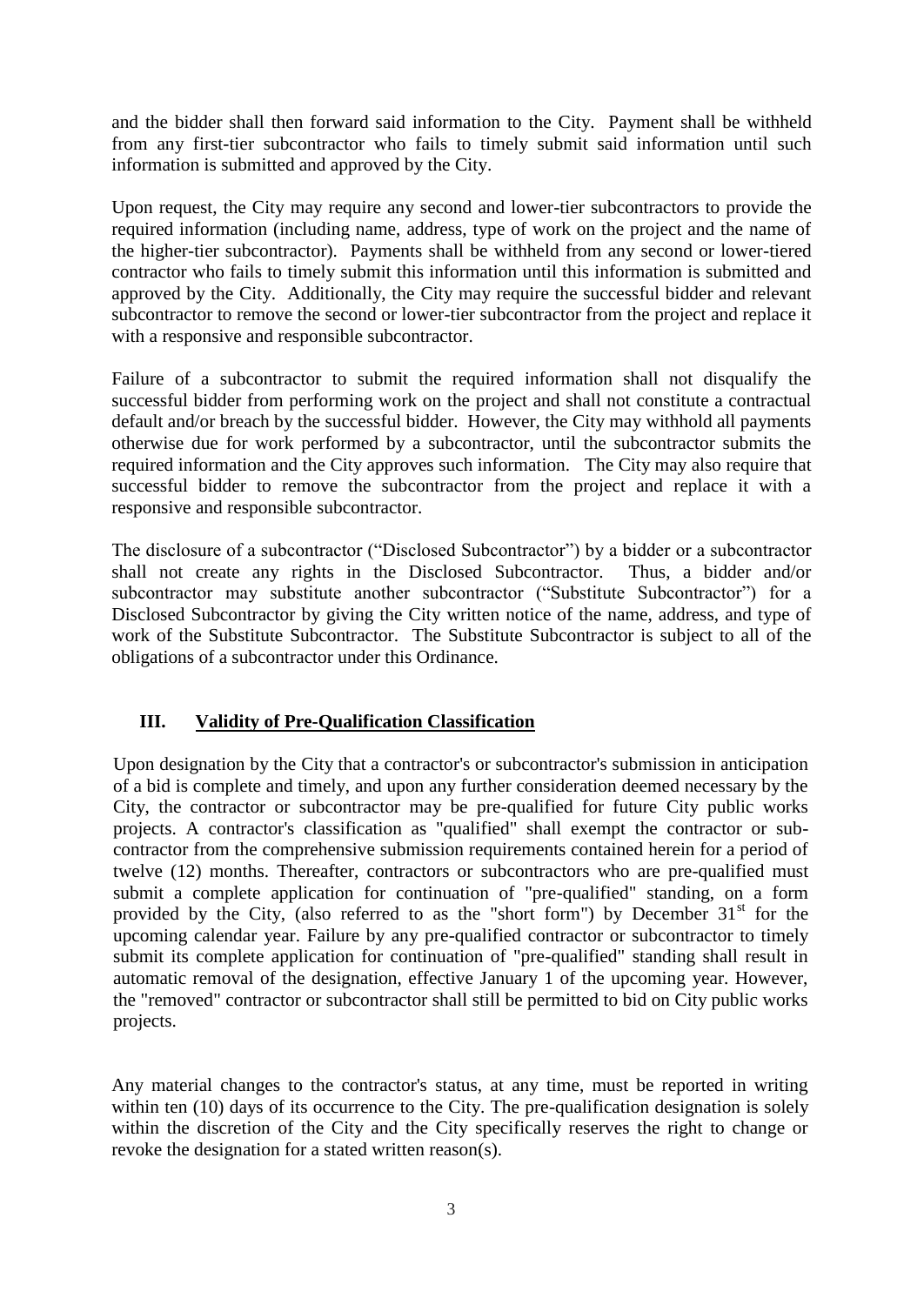Denial of pre-qualification shall be in writing and shall be forwarded to the contractor within seven (7) working days of such decision. Any contractor denied or losing pre-qualification status may request reconsideration of the decision by submitting such request in writing to the City within five (5) business days of receipt of notice of denial.

## **IV. Incomplete Submissions by Bidders**

It is the sole responsibility of the potential bidder to comply with all submission requirements applicable to the bidder in section I above by no later than the public bid opening. Post-bid submissions must be submitted in accordance with section II above. Submissions deemed inadequate, incomplete, or untimely by the City may result in the automatic disqualification of the bid.

### **V. Responsive and Responsible Bidder Determination**

The City, after review of complete and timely submissions, shall, in its sole discretion, after taking into account all information in the submission requirements, determine whether a bidder is responsive and responsible. The City specifically reserves the right to utilize all information provided in the contractor or subcontractor's submission or any information obtained by the City through its own independent verification of the information provided by the contractor.

### **VI. Certified Payroll**

For projects in which the cost is at least \$250,000, the successful bidder and all subcontractors working on a public work project shall submit a certified payroll report utilizing the federal form now known as a WH-347 which must be prepared on a weekly basis and submitted to the City within ten (10) calendar days after the end of each week in which the bidder or subcontractor performed its work on the public work project. These certified payroll reports shall identify the job title and craft of each employee on the project, e.g. journeyman electrician or apprentice electrician.

The City may withhold payment due for work performed by a bidder if the bidder fails to timely submit its certified payroll reports until such time as such certified payroll reports are submitted. The City may also withhold payment due for work performed by a subcontractor if the subcontractor fails to timely submit its certified payroll reports until such time as such certified payroll reports are submitted. The City shall not withhold payment to a bidder for work performed by the bidder or for work performed by subcontractors who have submitted their certified payroll reports, because one or more other subcontractors failed to timely submit their certified payroll reports.

# **VII. Public Records**

All information submitted by a bidder or a subcontractor pursuant to this Ordinance, including certified payrolls, are public records subject to review pursuant to the Indiana Access to Public Records law (IC 5-14-3).